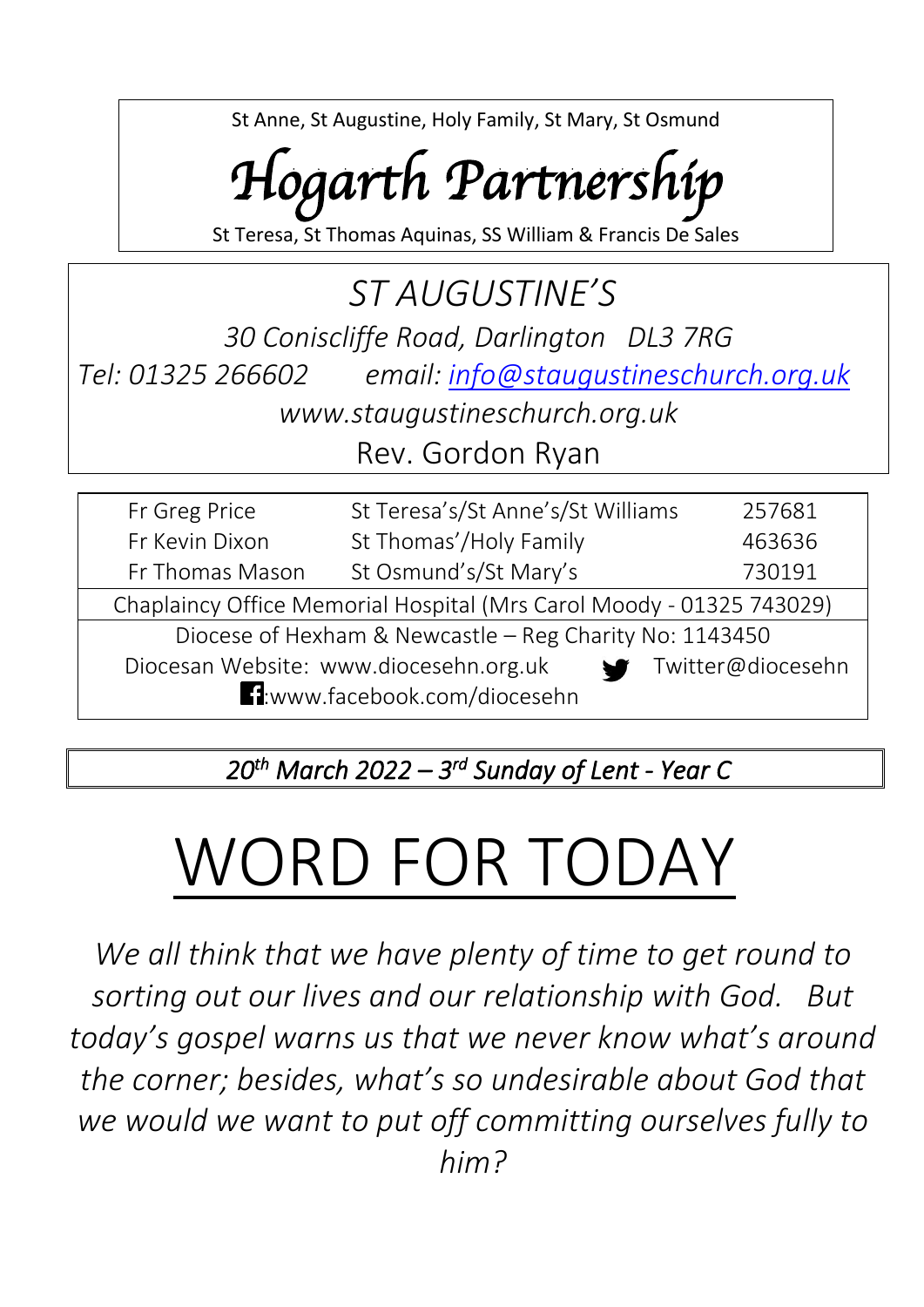## St Augustine's Church No longer required to book in for Sunday Mass

Sunday 20<sup>th</sup> March- 9.15am – Bernard Carrigan RIP Sunday 20<sup>th</sup> March – 6.30pm – James Charlton RIP Sunday 27<sup>th</sup> March – 9.15am – George & Delia Lancaster RIP Sunday 27th March – 6.30pm – Mary & Rose Kane RIP

## We will continue with our own guidelines as below.

- NO bookings required for the Sunday or weekday masses
- You are encouraged to continue to wear a face covering
- Sanitise hands on entry to the Church
- Social distancing still best practice perhaps if somebody is sitting down in front of you, don't use the kneelers.

#### AWAKENING 2022

Eucharistic Adoration of 100 days organized by Jesus Youth that began on Ash Wednesday lasting till Pentecost across the UK and Europe. Our church will be partaking today *March 20<sup>th</sup> Sunday, from 11 am till 2 pm*. We will be praying for various intentions, especially for our parish community,

world peace, especially in Ukraine, and therefore kindly request your participation.

#### FIRST COMMUNION PREPARATION

There will be 4 sessions before the children make their First Communion. The first one took place this week the next sessions which take place in Church at 6pm lasting for an hour are:

Thursday 31<sup>st</sup> March Thursday 28<sup>th</sup> April Thursday 12<sup>th</sup> May

Fr Gordon would like to meet with the parents on 31<sup>st</sup> March at 6pm the same time the children will be attending.

First Communion will take place on Saturday 21<sup>st</sup> and 28<sup>th</sup> May at 10.00am.

#### MEETINGS

- Liturgy Meeting Wednesday 23<sup>rd</sup> March after 7.00pm Mass to discuss Holy Week and Easter preparations.
- Parish Council meeting Thursday 24<sup>th</sup> March 7.00pm in the Parish Centre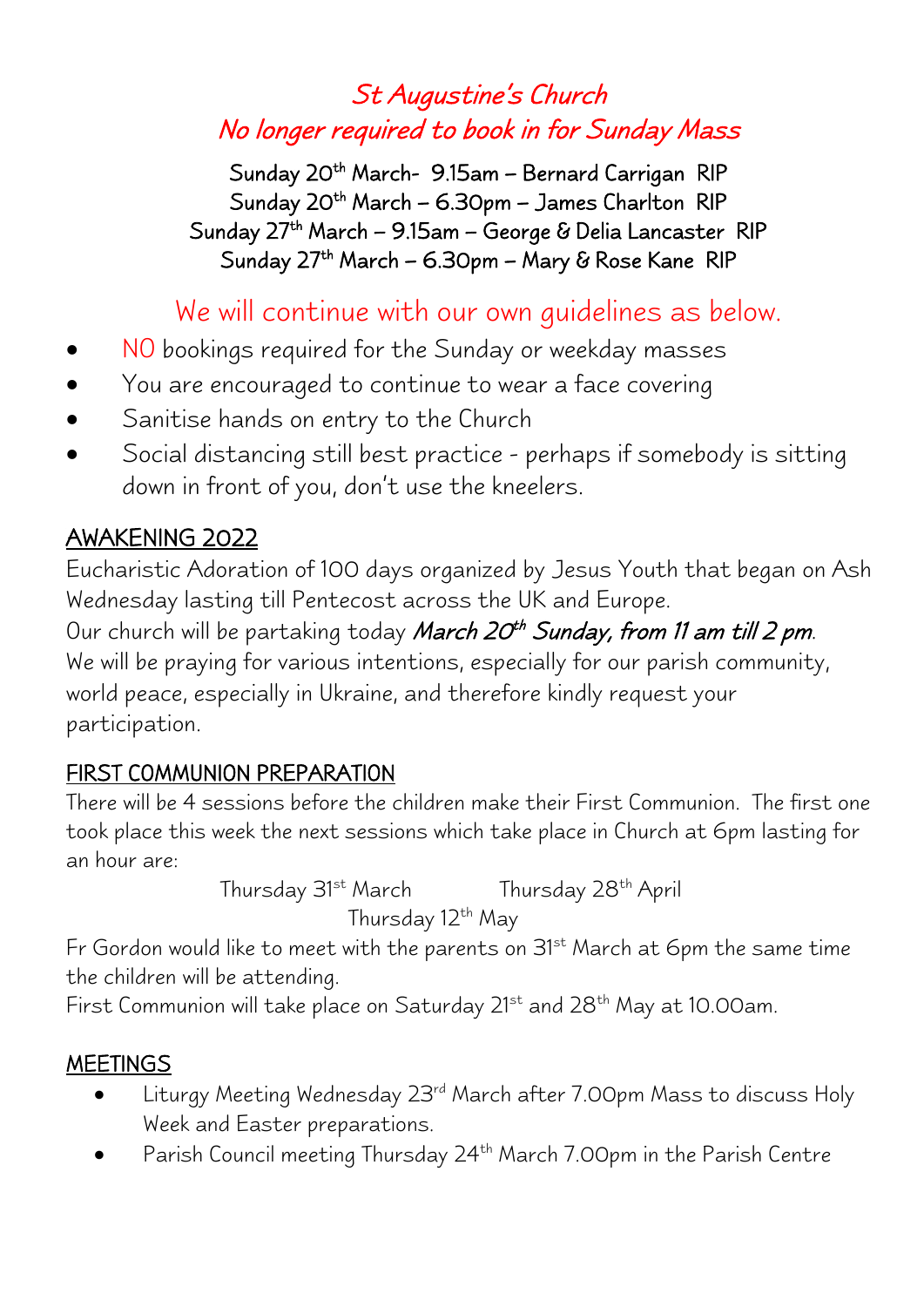#### SUNDAY COFFEES AFTER MASS

The kitchen extension started this Monday 14<sup>th</sup> March. We are still going to provide coffees and biscuits this Sunday and see if we can make it work and then perhaps get some of our groups back in to continue on a monthly basis. All donations will be given to a local charity.

#### WANTED VOLUNTEERS

## • WELCOMERS, READERS, CHILDREN'S LITURGY, FLOWERS/CHURCH DISPLAYS

There are sheets at the back of Church if you would like to sign up or find out more information. The more volunteers we have the less of a burden it becomes.

#### BREAK FOR LENT 2022

These have been organised by Churches Together in Darlington in support of Christian Aid. The venue is St Cuthbert's Church Parish Hall, 10.30am for coffee/biscuits followed by the speaker at 11.00 am. It is planned to finish by 11.30 am. Suggested minimum donation £2

Monday 21st March – Rev Vicky Thompson – Baptist Monday 28th March – Rev James Harvey – Anglican Monday 4th April – Rev John Bower - Methodist

DIOCESAN LENTEN REFLECTIONS The Lenten Reflections are now available to download (in two parts) from the Diocesan website. Father Sean Hall continues to offer his weekly reflections on the Sunday Readings – available to read online or download.

#### HOGARTH ALPHA - ON LINE

Do you want to explore your faith and ask the big questions on life? Then try Alpha! It's starting once again for our deanery and beyond, on *the 2f<sup>st</sup> April at 7.30* for 12 weeks online.

Further information about Alpha can be found on the Hogarth Alpha partnership face book page and please invite your friends. Siobhan Casswell will be happy to answer any questions!

Please email **[Hogarthalphaonline@gmail.com](mailto:Hogarthalphaonline@gmail.com)** to register your wish to attend or for further information re Alpha contact Keld O'Shea on this email.

#### MARRIAGE CARE – VOLUNTEERS NEEDED!

Catholic Marriage Care are looking for Marriage Preparation Facilitators to help prepare couples for the Sacrament of Marriage and Trustees to join the national board. Find out more about how you could help support couples and families at: [www.marriagecare.org.uk](http://www.marriagecare.org.uk/) or email [volunteer@marriagecare.org.uk.](mailto:volunteer@marriagecare.org.uk)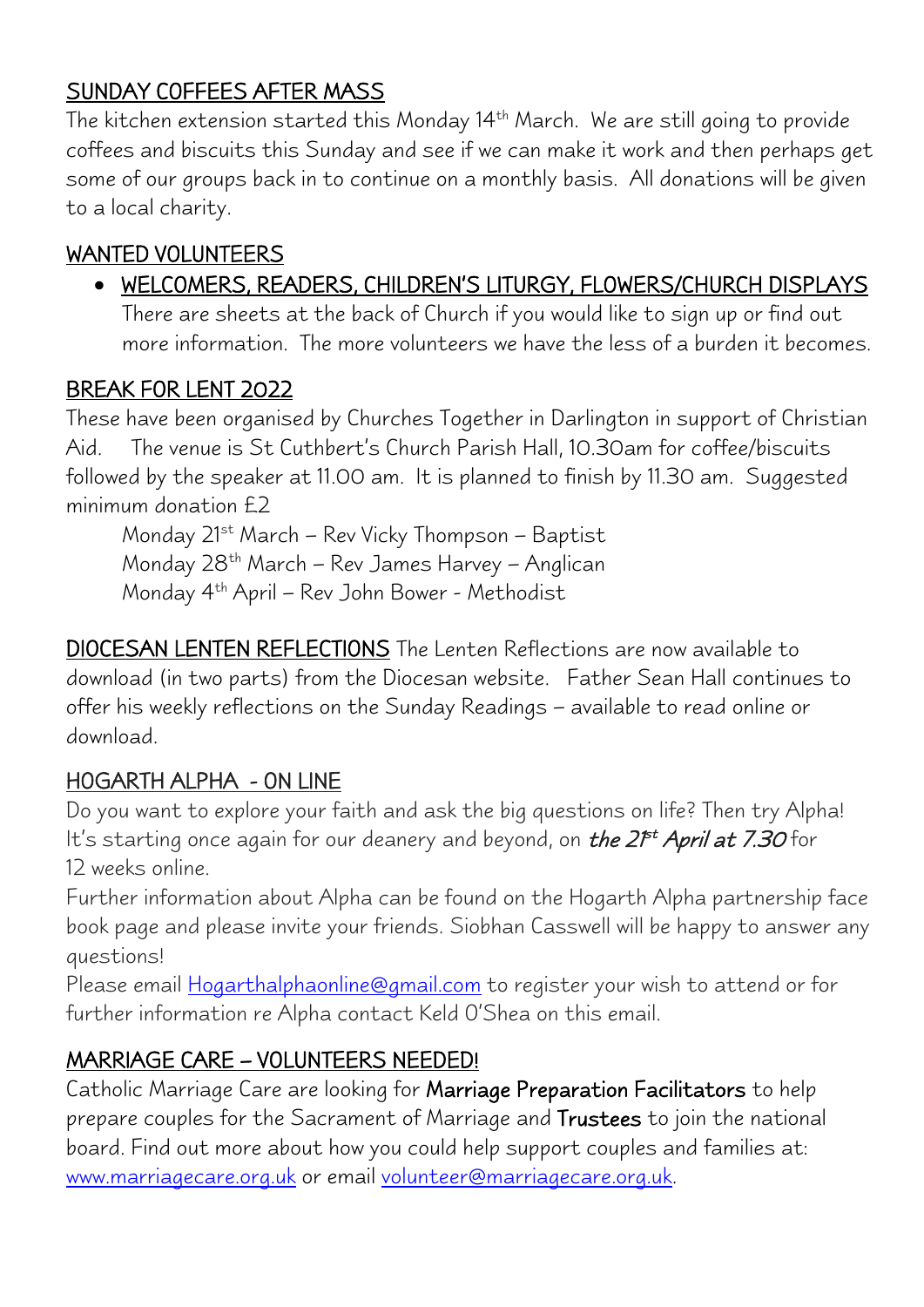#### First Reading; Exodus 3:1-8.13-15

Moses was looking after the flock of Jethro, his father-in-law, priest of Midian. He led his flock to the far side of the wilderness and came to Horeb, the mountain of God. There the angel of the Lord appeared to him in the shape of a flame of fire, coming from the middle of a bush. Moses looked; there was the bush blazing but it was not being burnt up. I must go and look at this strange sight, Moses said, and see why the bush is not burnt. Now the Lord saw him go forward to look, and God called to him from the middle of the bush, Moses, Moses! he said. Here I am he answered. Come no nearer he said. Take off your shoes, for the place on which you stand is holy ground. I am the God of your father, he said the God of Abraham, the God of Isaac and the God of Jacob. At this Moses covered his face, afraid to look at God.

And the Lord said, I have seen the miserable state of my people in Egypt. I have heard their appeal to be free of their slave-drivers. Yes, I am well aware of their sufferings. I mean to deliver them out of the hands of the Egyptians and bring them up out of that land to a land rich and broad, a land where milk and honey flow.

Then Moses said to God, I am to go, then, to the sons of Israel and say to them, The God of your fathers has sent me to you. But if they ask me what his name is, what am I to tell them? And God said to Moses, I Am who I Am. This he added is what you must say to the sons of Israel: I Am has sent me to you. And God also said to Moses, You are to say to the sons of Israel: The Lord, the God of your fathers, the God of Abraham, the God of Isaac, and the God of Jacob, has sent me to you. This is my name for all time; by this name I shall be invoked for all generations to come.

#### PSALM

The Lord is compassion and love.

#### Second Reading: 1 Corinthians 10:1-6.10-12

I want to remind you, brothers, how our fathers were all guided by a cloud above them and how they all passed through the sea. They were all baptised into Moses in this cloud and in this sea; all ate the same spiritual food and all drank the same spiritual drink, since they all drank from the spiritual rock that followed them as they went, and that rock was Christ. In spite of this, most of them failed to please God and their corpses littered the desert.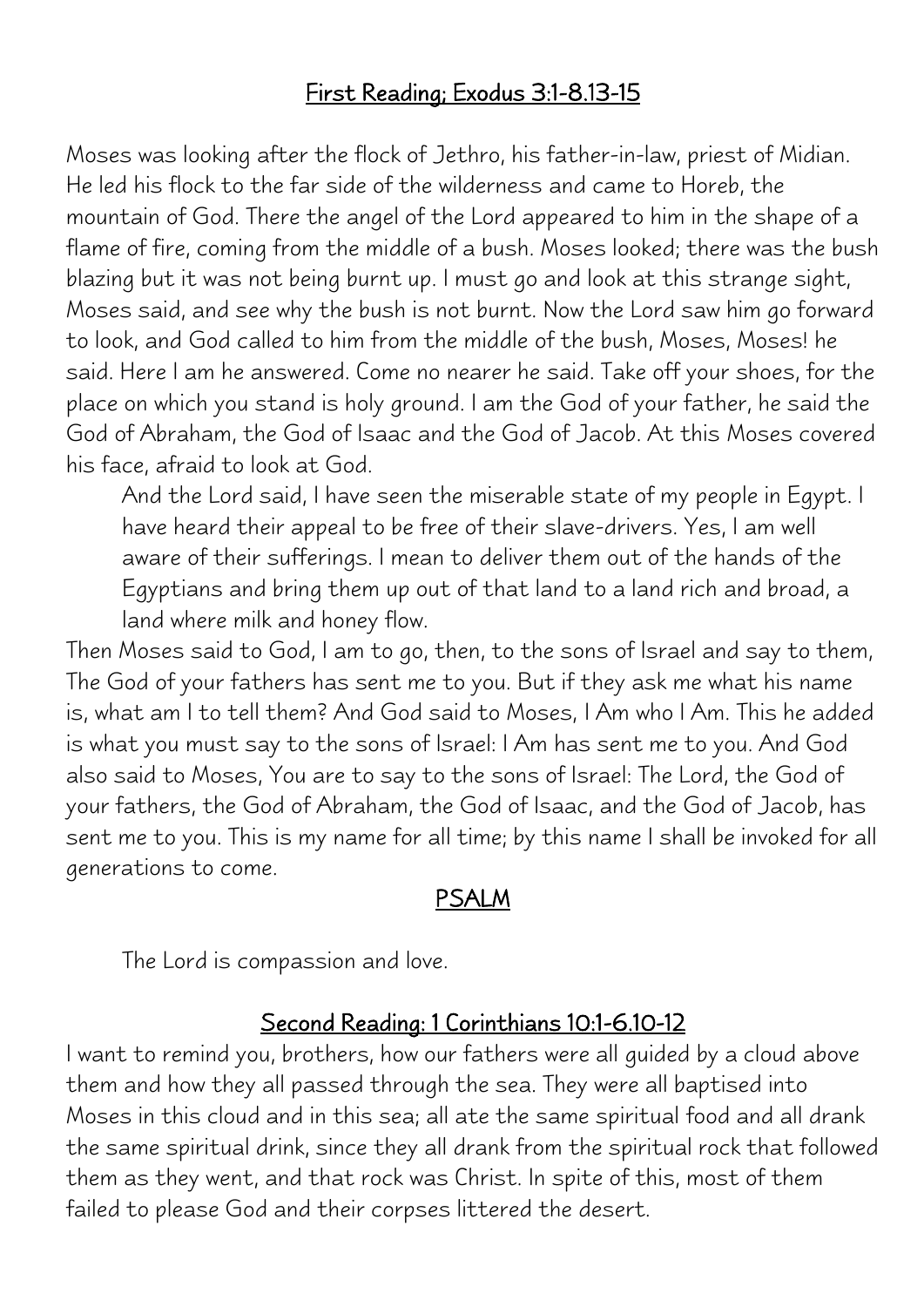These things all happened as warnings for us, not to have the wicked lusts for forbidden things that they had. You must never complain: some of them did, and they were killed by the Destroyer.

All this happened to them as a warning, and it was written down to be a lesson for us who are living at the end of the age. The man who thinks he is safe must be careful that he does not fall.

#### Gospel: Luke 13:1-9

Some people arrived and told Jesus about the Galileans whose blood Pilate had mingled with that of their sacrifices. At this he said to them, 'Do you suppose these Galileans who suffered like that were greater sinners than any other Galileans? They were not, I tell you. No; but unless you repent you will all perish as they did. Or those eighteen on whom the tower at Siloam fell and killed them? Do you suppose that they were more guilty than all the other people living in Jerusalem? They were not, I tell you. No; but unless you repent you will all perish as they did.'

He told this parable: 'A man had a fig tree planted in his vineyard, and he came looking for fruit on it but found none. He said to the man who looked after the vineyard, "Look here, for three years now I have been coming to look for fruit on this fig tree and finding none. Cut it down: why should it be taking up the ground?" "Sir," the man replied "leave it one more year and give me time to dig round it and manure it: it may bear fruit next year; if not, then you can cut it down." '

© 1966, 1967 and 1968 by Darton, Longman and Todd, and Doubleday and Co Inc., and used by permission.



## PRAY WITH UKRAINE, PRAY FOR UKRAINE, PRAY FOR PEACE

Моліться з Україною, моліться за Україну, моліться за мир

We pray for the Church: that in this time of crisis, she may speak words of truth and justice, act with compassion and be a sign of Christ's love for all those who are suffering. Lord in your mercy…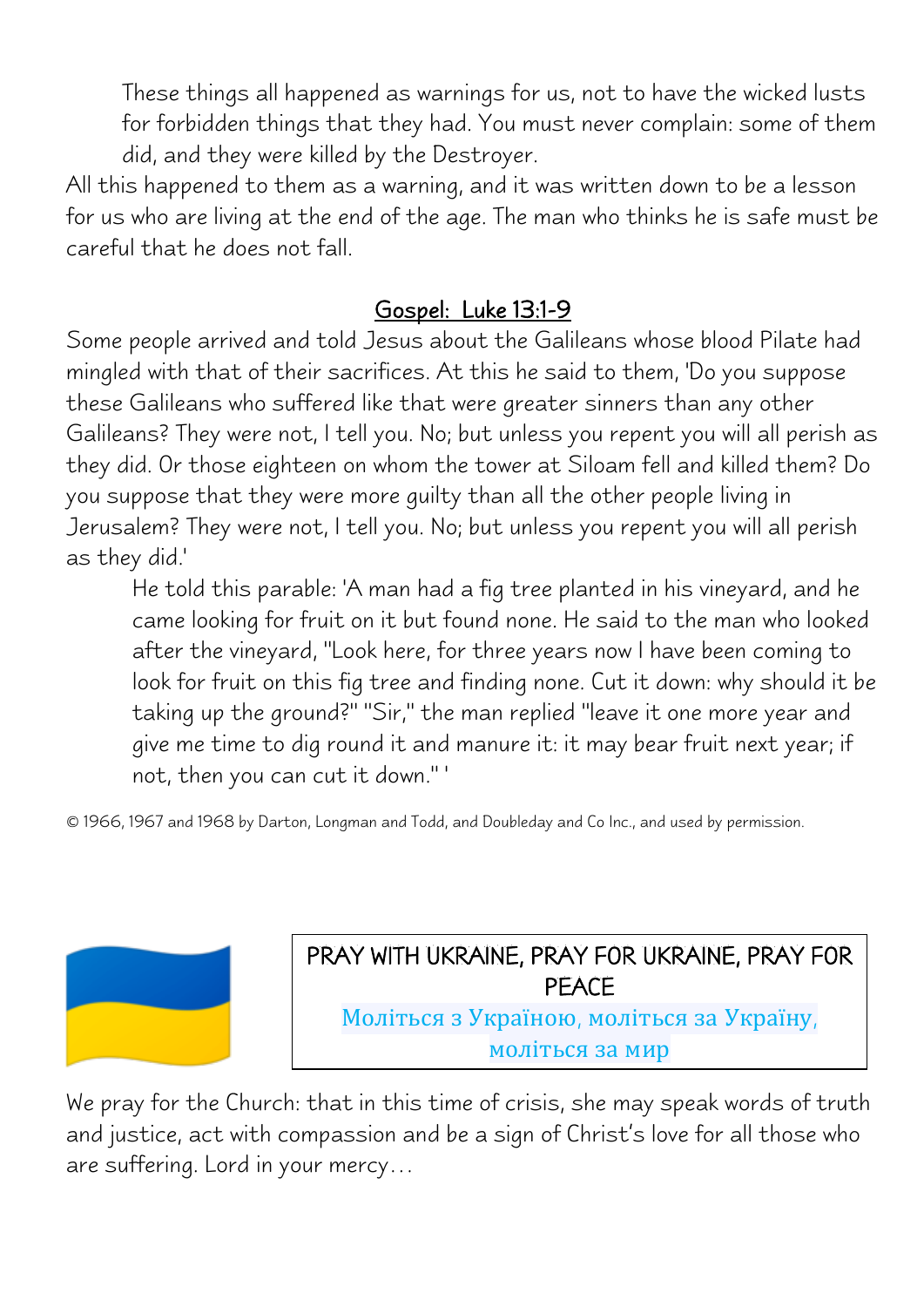### JUSTICE & PEACE

#### Diocesan response to the Ukraine Crisis – A Message From Fr Adrian Tuckwell Episcopal Vicar for Caritas

The Diocese of Hexham and Newcastle is looking into how it can safely welcome and support any Ukrainian Refugees who may find their way to the North East.

Working with CSAN (Caritas Social Action Network) diocesan departments and project volunteers are looking at properties which we may be able to use; safeguarding and support for the individual families who will come and how we can support our own parishioners who are generously offering their property and homes as places of refuge. We will keep you informed on the developments we make.

I also take this opportunity to thank you for the many donations which the Polish Community have received and for the church collections you are taking in parishes across the diocese. Once again, the people of our diocese are showing their faith in action.

Please also continue to pray for the people of Ukraine and, of course, refugees from so many places of war, violence and persecution. Perhaps you may like to join me and so many others in using this prayer from Pope Francis for all who have left their homelands:

Merciful God, we pray to you for all the men, women and children who have died after leaving their homelands in search of a better life.

Though many of their graves bear no name, to you each one is known, loved and cherished.

May we never forget them but honour their sacrifice with deeds more than words. We entrust to you all those who have made this journey, enduring fear, uncertainty and humiliation, in order to reach a place of safety and hope.

Just as you never abandoned your Son as he was brought to a safe place by Mary and Joseph, so now be close to these, your sons and daughters, through our tenderness and protection.

In caring for them may we seek a world where none are forced to leave their home and where all can live in freedom, dignity and peace.

Merciful God and Father of all, wake us from the slumber of indifference, open our eyes to their suffering, and free us from the insensitivity born of worldly comfort and selfcentredness.

UPDATE The first meeting of the above group will take place next week. What we will be looking at is a being a Group Sponsoring organisation. Hopefully this may cut a lot of bureaucracy and give parishes/parishioners/others a way to support our brothers and sisters in Ukraine.

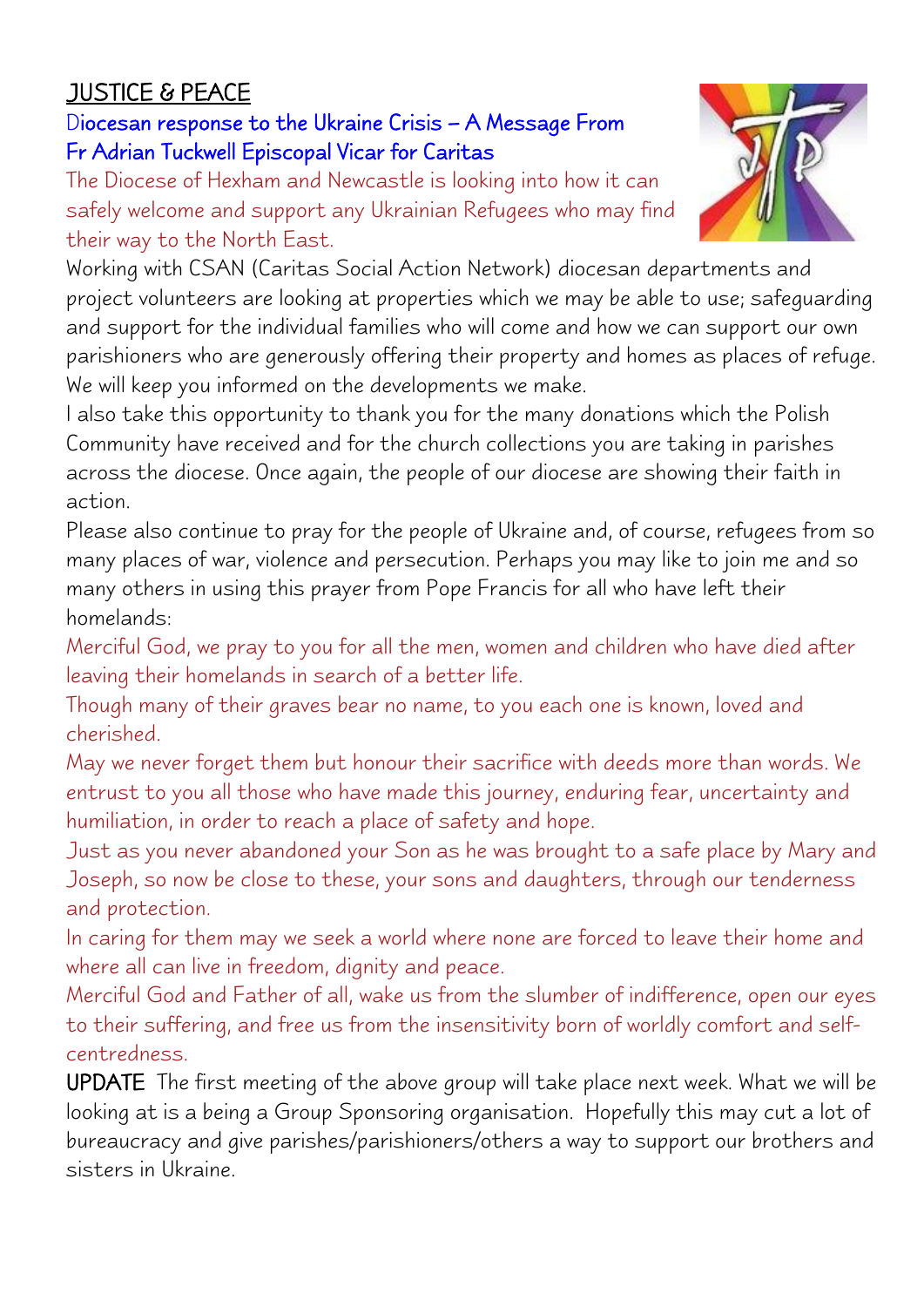#### Finding Christ in the Eucharist, the poor and creation - A time of reflection April 9<sup>th</sup> 10.30am –12.30pm via zoom

This morning of reflection aims at widening our understanding about the connection between the Eucharist, food justice and the ecological crisis we are in. It will explore how we are nourished by the Eucharist and are invited to nourish others and the whole of creation.

Speaker is Fr. Chris Hughes and there will be an opportunity for sharing. [https://www.eventbrite.co.uk/e/finding-jesus-in-the-eucharist-the-poor-and-creation](https://www.eventbrite.co.uk/e/finding-jesus-in-the-eucharist-the-poor-and-creation-tickets-276896313327)[tickets-276896313327](https://www.eventbrite.co.uk/e/finding-jesus-in-the-eucharist-the-poor-and-creation-tickets-276896313327)

#### CHANGE YOUR LIFE AND TRANSFORM SOMEONE ELSE'S THIS LENT?

CAFOD WALK AGAINST HUNGER. Don't forget John, Teresa, Jessica and Brian our parishioners who have stepped up to the challenge to walk 200k this Lent and help stamp out hunger, one step at a time. If you spot them out, give them a wave and maybe a shout-out. You may recognise them by their special laces.

FROM CAFOD Give yourself some quiet time for reflection each day to draw closer to God in prayer by sign up for short daily reflections during lent. at <https://cafod.org.uk/Pray/Lent-calendar>

#### PIETY SHOP

Why not take a look in, there are some new items in the shop. We also have a range of Mother's Day cards and Easter Cards on the bench in the middle of Church with all profits going to the SVP – these were kindly donated by a parishioner.

#### MASS INTENTIONS

We are running low on mass intentions for the masses that take place during the week. If you would like a Mass for a special anniversary, remembrance or a personal intention there are envelopes available in Church. These can be left on the collection plate or handed to Fr Gordon. Thank you.

#### JOB VACANCY

The Diocese of Hexham and Newcastle is looking to appoint a new Senior Administrator in the Safeguarding Team. The role will be based in the Diocesan Offices in Newcastle and is full-time. Closing date for applications: 23 March 2022. Please visit [www.diocesehn.org.uk](http://www.diocesehn.org.uk/) for full details or contact us 0191 243 3301